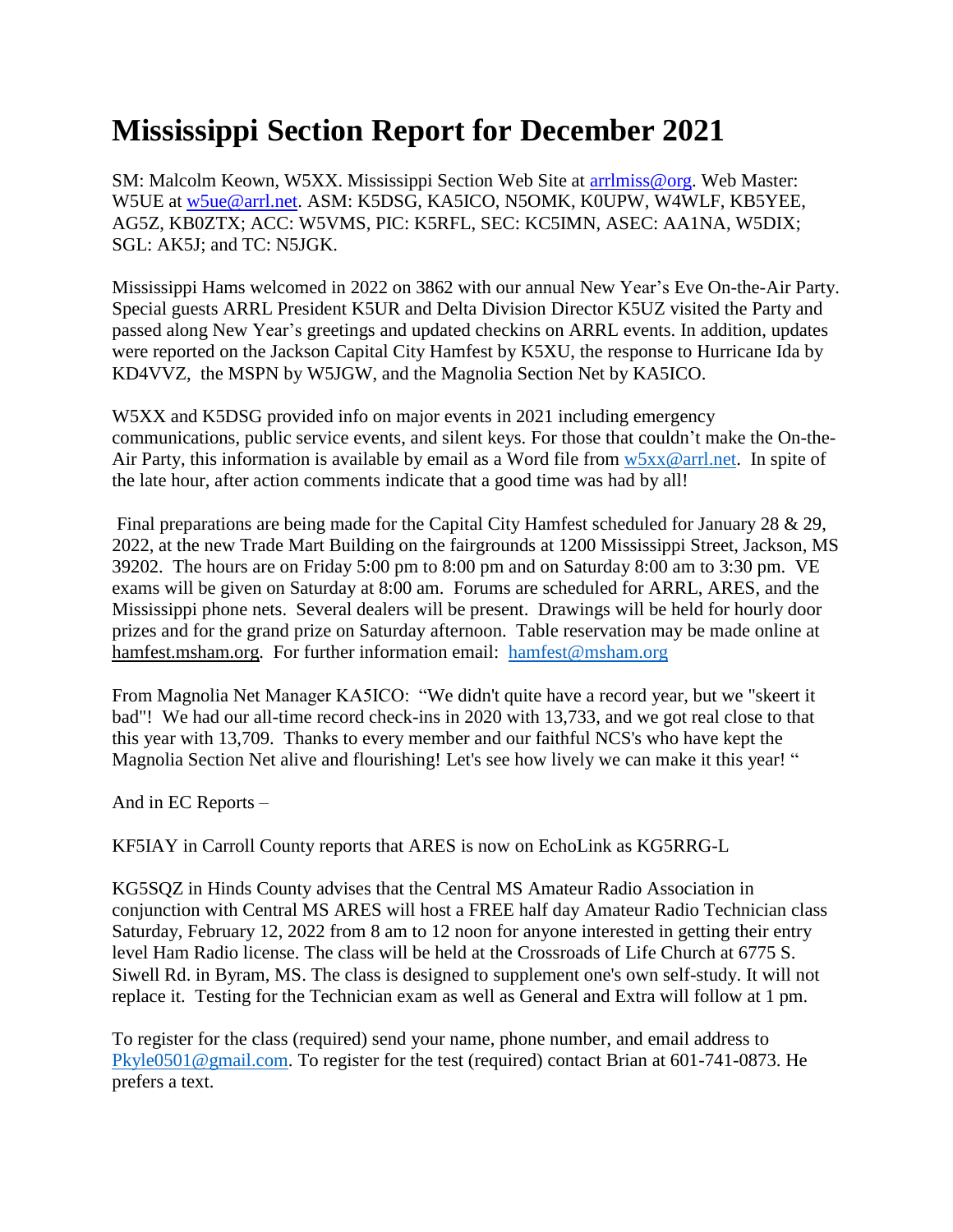KD4VVZ notes from George County that ARES supported the local Head Start Christmas Clothing Drive

KD0ZTX reports from Marshall County that ARES supported severe weather operations for the December quad state tornado outbreak in Kentucky, Tennessee, Arkansas, and Missouri.

KB5SZJ advises from Lauderdale County that the Meridian ARC is holding weekly socials and monthly meetings every month, Y'all come.

Attached for your information below is the current status (updated from last month) of known upcoming Ham events in and around Mississippi:

- Capital City Hamfest, January 28 -29, TradeMart, Jackson, [hamfest@msham.org](mailto:hamfest@msham.org)
- Central Mississippi ARA Tech Class. February 12, centralmsara@gmail.com
- 2022 Mississippi QSO Party, April 2-3, POC: W5XX; see www.arrlmiss.org
- April Fools Hamfest, April 2-3, Corinth, POC: K5WHB
- Field Day, June 25-26, Get ready !
- Mississippi SET, August 6 (Tentative), POC:KC5IMN

Anybody have additional information? Thanks to all who helped pull this information together. This list will be updated in future Section Reports.

Congratulations to the following who upgraded in November or December: KI5HWA, Charles – Nesbit; KI5PCD, David – Corinth; KI5PGF, Bobby – Walnut; KI5QFE, David – Lucedale; KI5RQE, George – Brandon, KI5SCX, William – Biloxi; KI5SDB, Stephen – Poplarville; KI5SEK, Jeffrey – Olive Branch; and KC5VCB, Duron – Perkinston.

Welcome to the following new Hams in November and December: KI5SKB, Walter – Gautier; KI5SKC, James – Biloxi; KI5SKD, Kevin – Quitman; KI5SKE, Michael – Quitman; KI5SKF, Scott - Diamondhead; KI5SKG, William – Quitman; KI5SLB, Kerry – Lucedale; KI5SNO, Clifford – Mc Henry; KI5SNQ, James – Mc Henry; KI5SNR, Kevin – Mc Henry; KI5SON, Albert – Wesson; KI5SNS, Cameron – Wiggins; KI5SWF, John – Mc Henry; KI5SZA, Jennifer – Gulfport; KI5SZK, Dan – Hattiesburg; KI5TBQ, Ricky – Collins; and KI5TCZ, Anthony – Crystal Springs.

If you like to keep up with statistics, W5XX has been tracking the number of new Hams and the number of upgrades in Mississippi for the past 12 years. Since 2010 we have had 1,918 new Hams and 934 upgrades. That's good. 49% of the new Hams have upgraded.

The average number of new Hams in Mississippi each over the past 12 years is 160 and the number of upgrades 78. In 2021 we had 156 new Hams and 69 upgrades.

On the other hand, wonder where that large number of 1,918 new Hams has disappeared to ??

Welcome to the following new ARRL Members in November and December: KJ5BE, Mike – Jackson; WB5CNY, William – Madison; KH6CU, Carl, Gautier; W3EJD, Richard – Carriere; KE5FAY, Paul – Starkville; KB4FGV, Chris- Gulfport; KG5HGV, Scott - Bogue Chitto;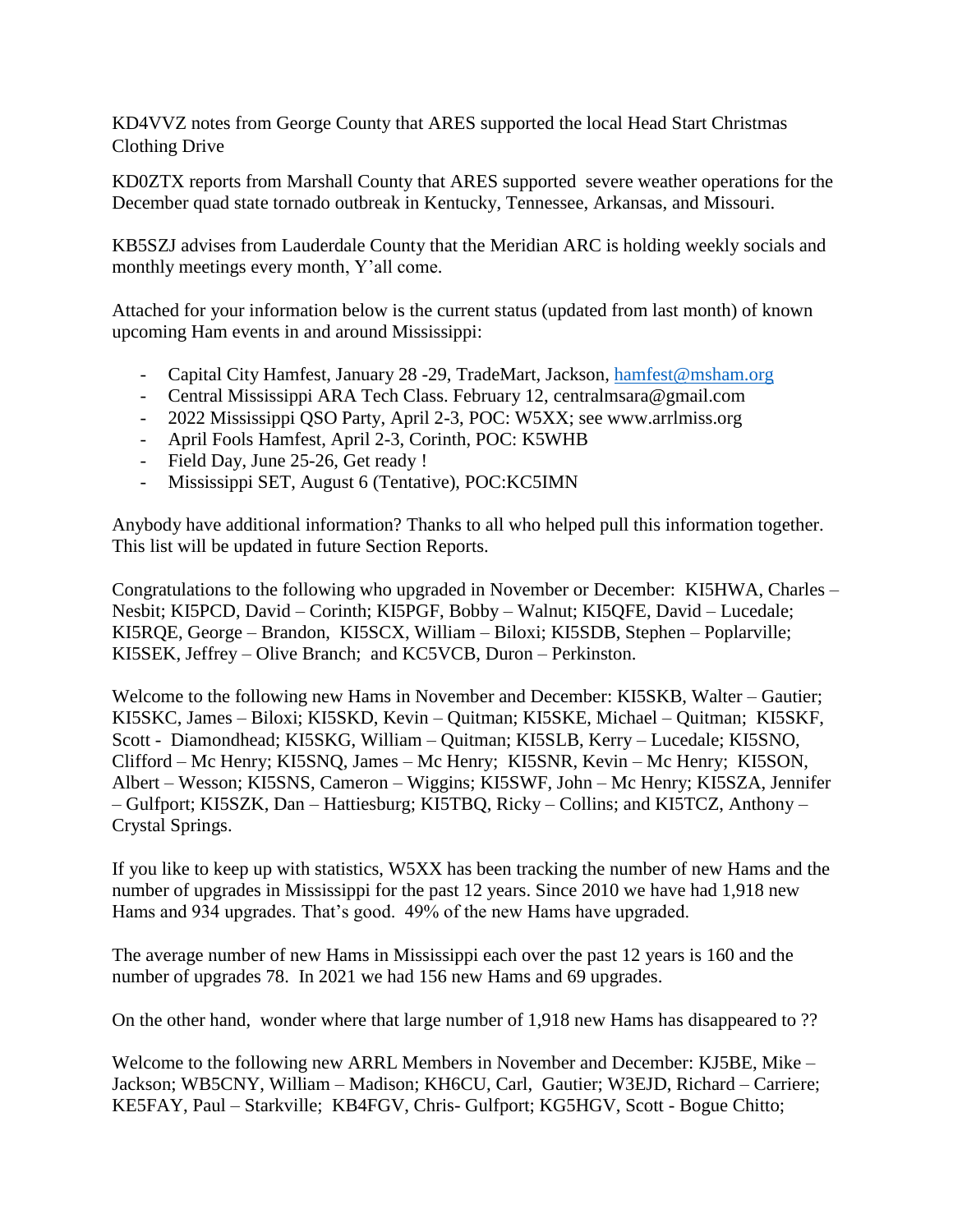KF5HWG, Billy – Pearl; WX5KDM, Kenneth – Shannon; KG5KWL, William – Kiln; N5KZK, David – Waveland; KX5L, David – Saltillo, KI5KYU, David – Perkinston; KE5MDF, Ron – Kosciusko; KC5OEO, Mark – Vicksburg; KB5OJO, Louis – Gulfport; KG5PLH, Wendell – Hattiesburg; KI5RMN, Richard – Vicksburg; W5RUE, Harry – Braxton; KF5SEE, W.T. - Ridgeland; KI5SKF, Scott – Diamondhead; KC6SNN, Frederick – Carthage; N5STW, Gary - Columbia; KE5SWS, Jonathan – Mc Henry; KF5TEQ, Michael – Jackson; AF4WQ, James – Southaven; KF5YIA, Perry – Oxford; KF5YTL, David – Carriere, and KE5YXB, Steve - Gulfport.

Mississippi ARRL Membership is now 1,006. Up 16 from last month. Wow !!! Looks like ARRL Memberships must have been a lot of Christmas presents !!!

Welcome to KC5RFL as EC for Tallahatchie County, K5FIT as EC for Rankin County, and K9EYZ as EC for Jackson County.

SEC Report for December 2021: KC5IMN (SEC)

EC Reports for December 2021: K9EYZ (Jackson), AE5FK (Walthall), KG5IAY (Carroll), KA5ICO (Chickasaw), AD5IT (Grenada), AD7KJ (Franklin), AG5RI (Harrison), KG5SQZ (Hinds), KB5SZJ (Lauderdale), KG5TTU (Tate), KD4VVZ (George), KF5WVJ (DeSoto), N5ZNT (Lincoln/Wilkinson), and KB0ZTX (Marshall).

Club Newsletter/Reports (Editor): the Meridian ARC Spark Gap (W5MAV)

Regret to report the passing of:

K5YPV of Ripley. Wayne was licensed in the late 1950s and was the owner of Ridge Music and Electronics/Radio Shack in Ripley. When Radio Shack went out of business, he continued to stock parts that Hams could use. His place was THE gathering place for Hams in Tippah County. WA5TMC says Wayne was his Elmer and his indispensable friend. He was very active for years on VHF/UHF and worked many of the contests. He was well known by those on the air who used 6, 2,and 432 SSB and CW. He was one of the founders and past president of the Northeast Mississippi Amateur Radio Association.

KD5RGT of Silver Creek. Donnie was a Net Control Station on the Magnolia Net and regular checkin on the MSPN.

NM5Z of Mc Comb. In spite of being a quadriplegic since age 16, David led a full life operating Dave's Computers for many years, was an active church member, and with the help of Ham friends assembled a competitive contest station. David was on the ARRL DXCC Honor Roll (335/340) and earned 5BWAS, 5BDXCC, and 5BWAZ. He was the 599 DXA Webmaster and longtime supporter of the Mississippi QSO Party.

We are losing too many of our good Ham Friends. 22 Mississippi Silent Keys in 2021. Stay healthy in 2022 !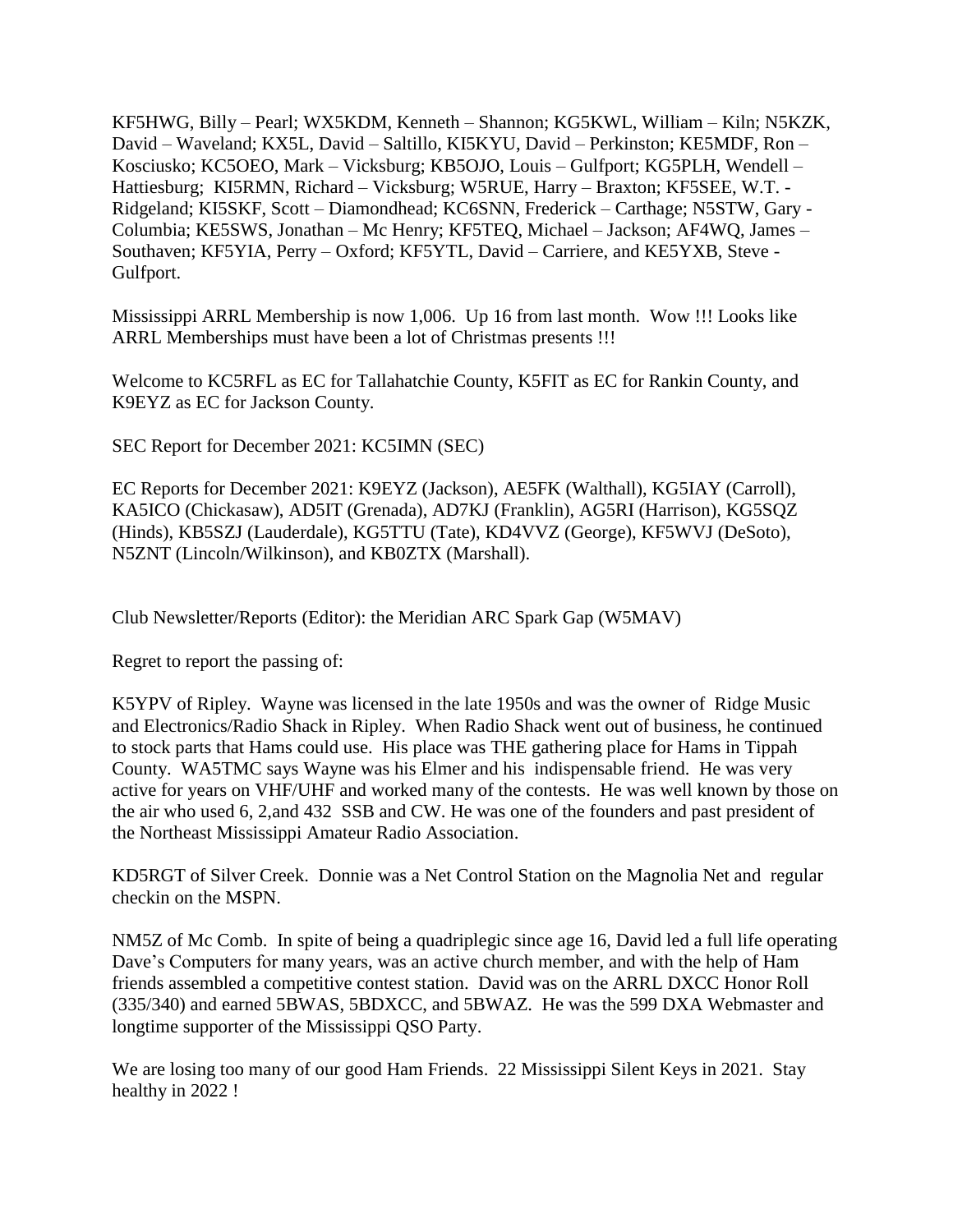HF Net Reports – sessions/QNI/QTC (Net Manager) K5TAL 80M Net 5/87/0 (WV5Q) Magnolia Section Net 31/1112/4 (KA5ICO) MS Baptist Hams Net 3/11/0 (WF5F) MSPN 31/2381/4 (W5JGW)

VHF Net Reports - sessions/QNI/QTC (Net Manager)

Capital Area Emergency Net 4/58/0 (K5XU)

Central Mississippi ARES Training Net 8/85/0 – joint net traffic count (KG5SQZ)

Coastal ARES Emergency Services Net 1/6/0 (AG5RI)

DeSoto County Training and Information 4/66/0 (KF5WVJ)

Delta ARES Emergency Net ?/204/0 (KF5IAY)

George County ARES Net 4/30/0 (KD4VVZ)

Grenada County ARES ?/270/0 (AD5IT)

Jackson County ARES 4/59/0 (K9EYZ)

JARC Emergency Net 4/46/0 (K5XU)

Lowndes County ARC 5/46/0 (K5TCO)

Meridian Area EM Net 8/21/0 (KB5SZJ)

Mississippi Coast ARA 4/101/4 (AB5FU)

MSU ARC Net 4/84/1 (N5OMK)

Northeast Mississippi Skywarn Net 4/55/0 (W5BAQ)

Southwest Mississippi ARES Team 3/12/0 (N5ZNT)